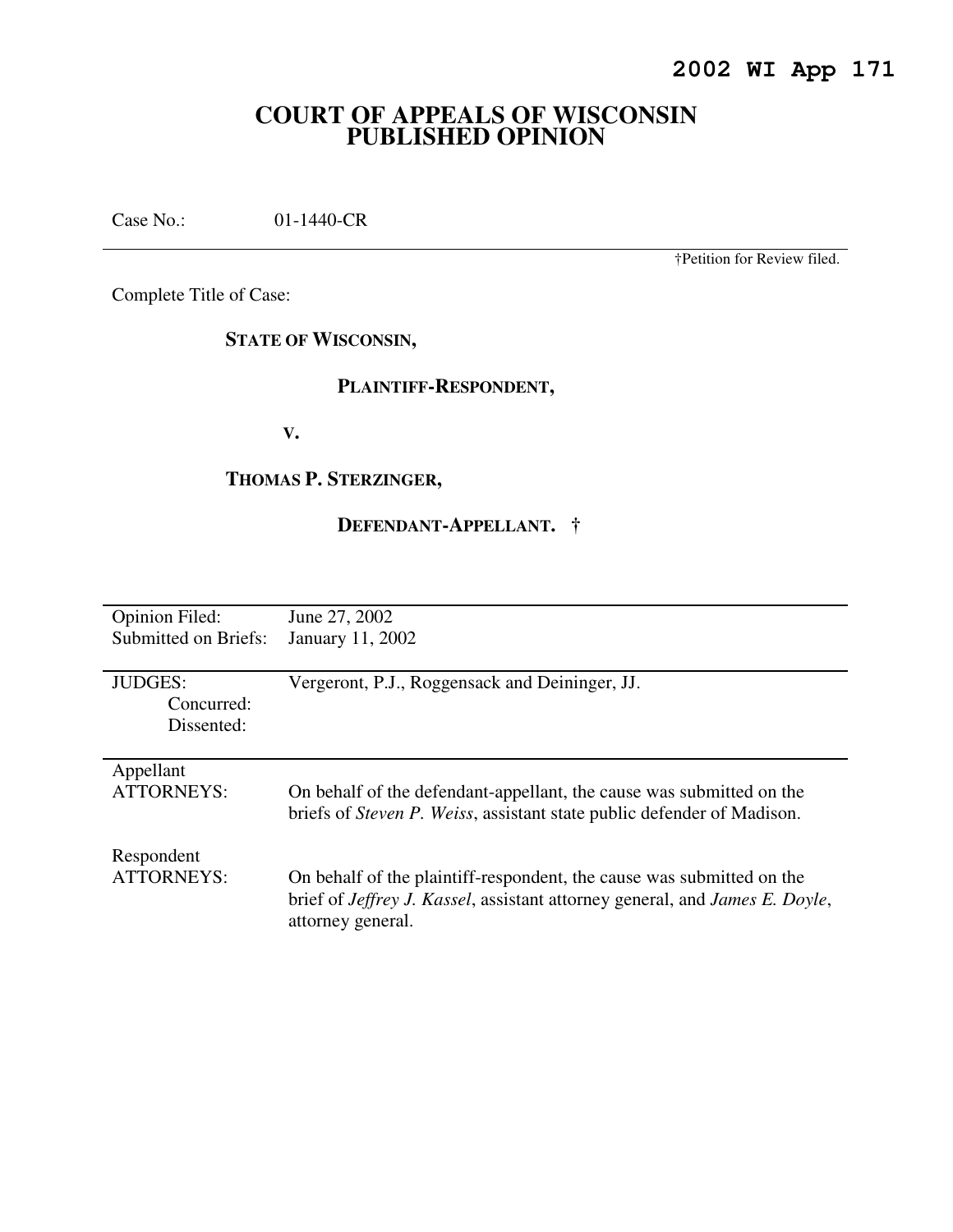# **2002 WI App 171**

## **COURT OF APPEALS DECISION DATED AND FILED**

## **June 27, 2002**

**Cornelia G. Clark Clerk of Court of Appeals**

# **NOTICE**

 **This opinion is subject to further editing. If published, the official version will appear in the bound volume of the Official Reports.** 

**A party may file with the Supreme Court a petition to review an adverse decision by the Court of Appeals.** *See* **WIS. STAT. § 808.10 and RULE 809.62.** 

# **Appeal No. 01-1440-CR Cir. Ct. No. 99-CF-50 STATE OF WISCONSIN IN COURT OF APPEALS**

**STATE OF WISCONSIN,** 

### **PLAINTIFF-RESPONDENT,**

 **V.** 

 $\overline{a}$ 

**THOMAS P. STERZINGER,** 

 **DEFENDANT-APPELLANT.** 

 APPEAL from a judgment and an order of the circuit court for Clark County: JON M. COUNSELL, Judge. *Affirmed*.

Before Vergeront, P.J., Roggensack and Deininger, JJ.

¶1 DEININGER, J. A jury found Thomas Sterzinger guilty of fleeing an officer, contrary to WIS. STAT.  $\S$  346.04(3) (1999-2000),<sup>1</sup> after he failed to

<sup>&</sup>lt;sup>1</sup> All references to the Wisconsin Statutes are to the 1999-2000 version unless otherwise noted. The text of WIS. STAT. § 346.04(3) is quoted below in the analysis section of this opinion.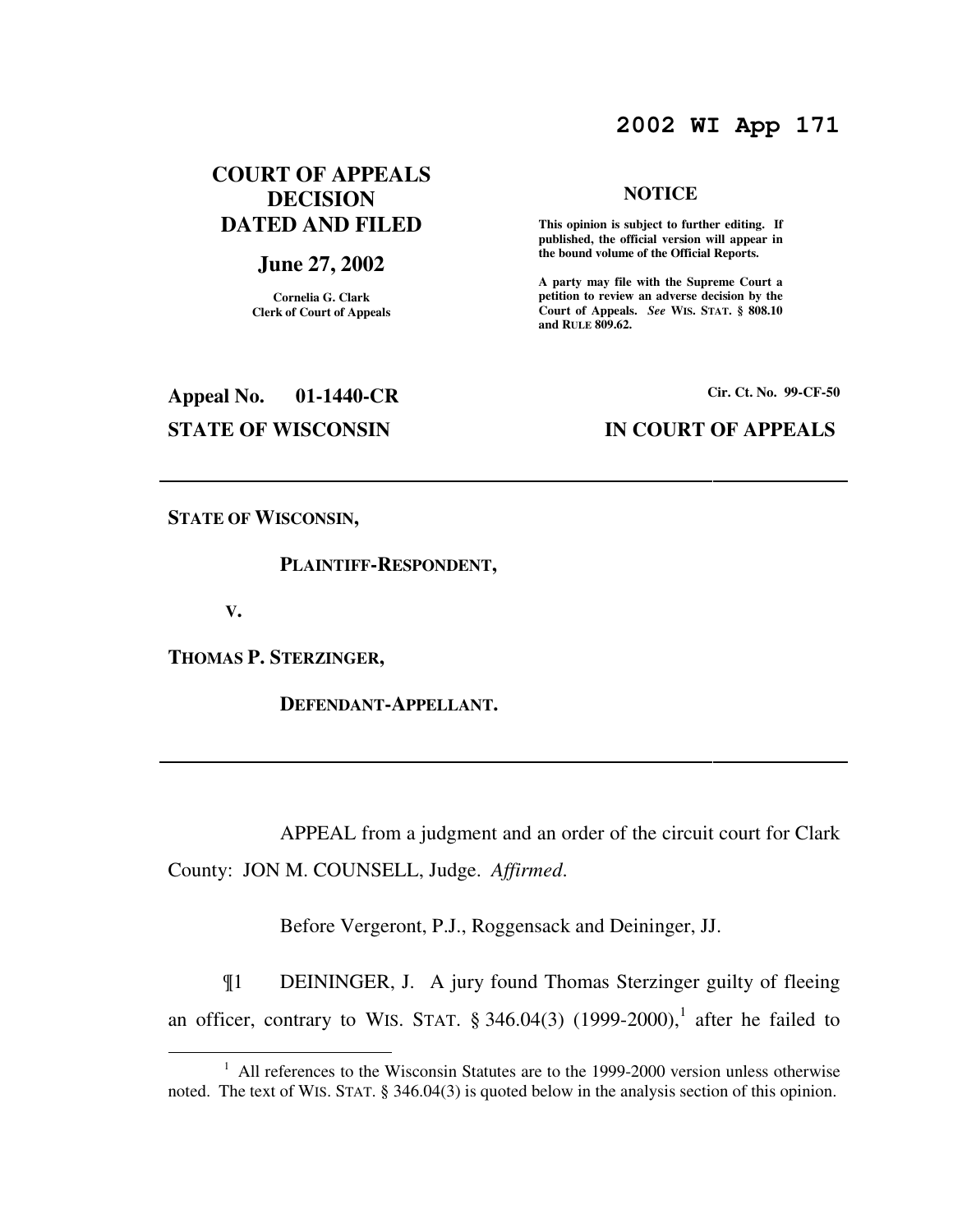obey a police officer's signal to stop his vehicle. Sterzinger claims the instructions given to the jury regarding the elements of the offense were deficient in that they failed to specify that in order to find him guilty, the jury must be convinced: (1) that he actually interfered with or endangered the operation of another vehicle or pedestrian; and (2) that he did so knowingly. He also argues that the evidence at trial was insufficient to convict him of the offense.

¶2 We conclude, however, that the scienter requirement of WIS. STAT. § 346.04(3) applies only to the first element of the offense, that a driver "knowingly flee or attempt to elude" an officer. We also conclude that the statute does not require the operator of a fleeing vehicle to actually interfere with or endanger identifiable vehicles or persons; he or she need only drive in a manner that creates a risk or likelihood of that occurring. Finally, we conclude that the State produced sufficient evidence to sustain the jury's guilty verdict. Accordingly, we affirm the appealed judgment of conviction and the order denying postconviction relief.

## **BACKGROUND**

¶3 A Town of Owen police officer activated the siren and flashing lights of his marked squad car after observing Sterzinger's pickup truck commit a possible traffic violation. Sterzinger continued to drive his truck on town roads, rolling through two posted stop signs but generally obeying posted speed limits. While the officer pursued Sterzinger with lights and siren activated on a two-way gravel road, an oncoming truck pulled to the side of the road and a woman pushing a stroller steered the stroller into a ditch as the two vehicles passed. Sterzinger eventually pulled into his own driveway where the officer placed him under arrest.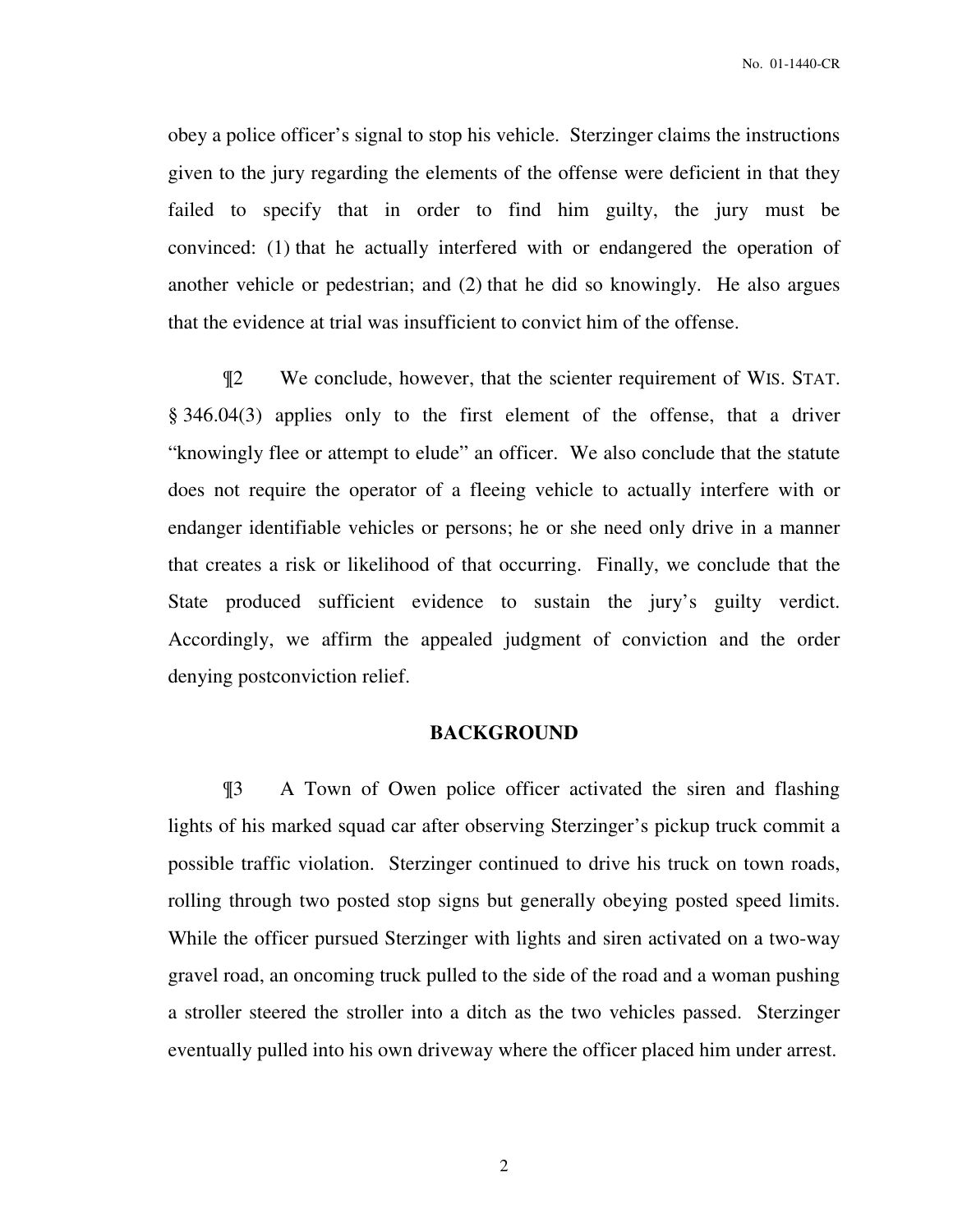¶4 The State charged Sterzinger with felony fleeing from an officer. *See* WIS. STAT. §§ 346.04(3) and 346.17(3)(a). The case was tried to a jury, and the court instructed jurors as follows regarding the elements of the offense:

> Before you may find the defendant guilty of this offense, the State must prove by evidence which satisfies you beyond a reasonable doubt that the following two elements were present:

> The first element requires that the defendant operated a motor vehicle on a highway after receiving a visual or audible signal from a marked police vehicle. The second element requires the defendant knowingly attempted to elude a traffic officer by willful disregard of the visual or audible signal so as to, A, interfere with or endanger other vehicles in an attempt to elude or, B, by increasing the speed of the vehicle in an attempt to elude.

Sterzinger did not object to the giving of this instruction. The jury found him guilty and the court imposed a stayed prison sentence and placed Sterzinger on probation. He moved for postconviction relief seeking a new trial in the interest of justice or because his counsel was ineffective in failing to object to the jury instructions. The trial court denied Sterzinger's motion and he appeals the judgment of conviction and the order denying postconviction relief.

## **ANALYSIS**

¶5 The principal issue in this appeal is one of statutory interpretation, a question of law which we decide de novo. *State v. Setagord*, 211 Wis. 2d 397, 405-06, 565 N.W.2d 506 (1997). The language at issue is the following:

> No operator of a vehicle, after having received a visual or audible signal from a traffic officer, or marked police vehicle, shall knowingly flee or attempt to elude any traffic officer by wilful or wanton disregard of such signal so as to interfere with or endanger the operation of the police vehicle, or the traffic officer or other vehicles or pedestrians ….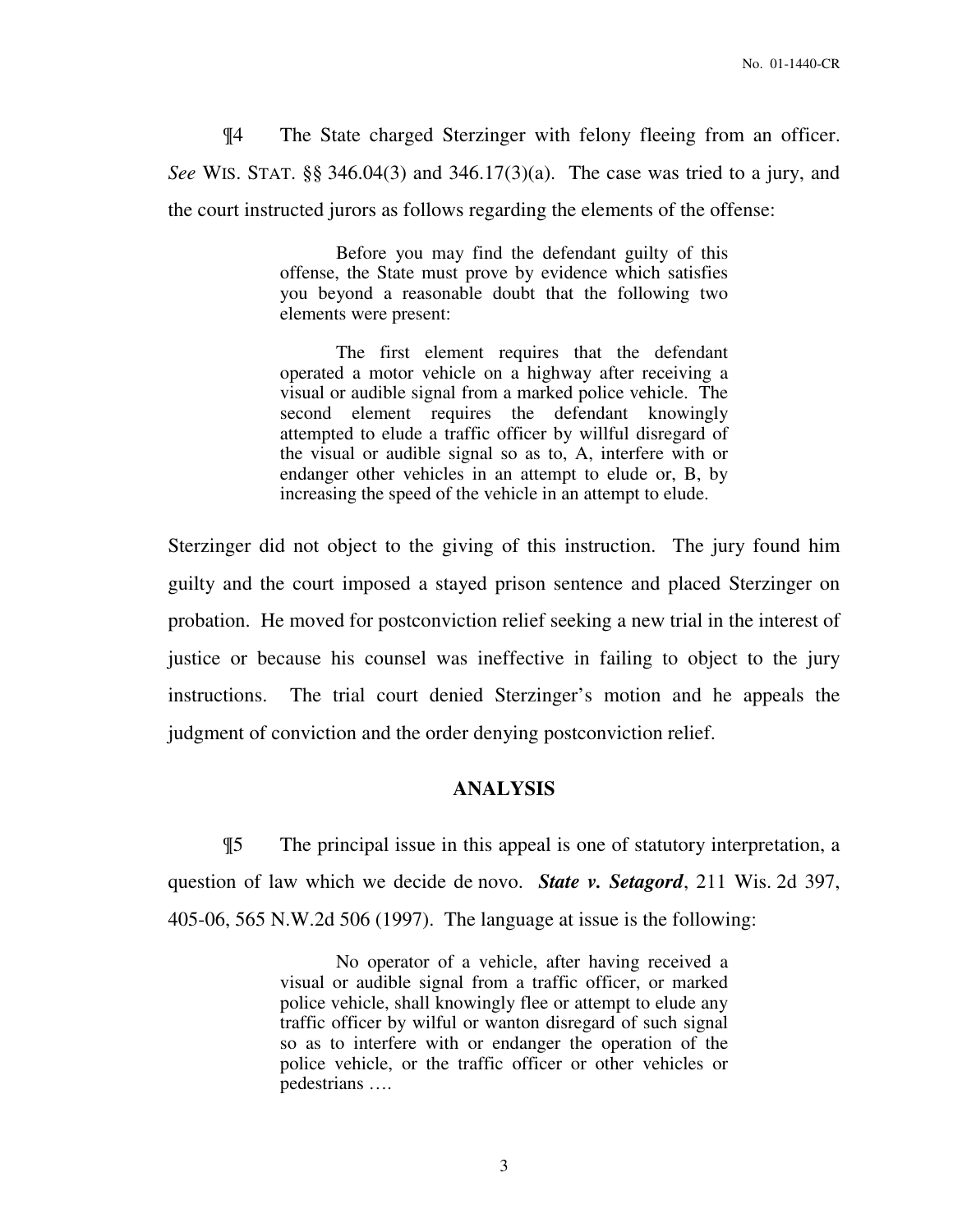No. 01-1440-CR

# WIS. STAT.  $§$  346.04(3).<sup>2</sup>

 $\overline{a}$ 

¶6 Sterzinger argues that the scienter or *mens rea* requirement of the statute applies to both "flee or attempt to elude" and "interfere with or endanger." That is, he claims that it is not enough for the State to show that he knowingly disobeyed an officer's signal by fleeing or attempting to elude the officer, but that it must also prove that he knowingly interfered with or endangered another vehicle or person. Sterzinger also argues that WIS. STAT. § 346.04(3) requires actual interference with or endangerment of the police vehicle or other identified vehicles or pedestrians, as opposed to simply creating a risk of such interference or endangerment.

¶7 We first address what the statute requires the State to prove a defendant knew in order to convict him of felony fleeing under WIS. STAT. § 346.04(3). There is no dispute that the statute plainly requires knowledge in the first element ("knowingly flee or attempt to elude"), and thus, the legislature did not intend to create a "strict liability" felony offense. *See* WIS. STAT. § 939.23(1) ("When criminal intent is an element of a crime in chs. 939 to 951, such intent is indicated by the term 'intentionally', the phrase 'with intent to', the phrase 'with intent that', or some form of the verbs 'know' or 'believe'."). We agree with the State's contention that Sterzinger offers very little in the way of support for his claim that the statute requires both a knowing "attempt to elude" an officer *and* a knowing interference with or endangerment of another vehicle or person.

 $2$  As an alternative to proving that a driver attempted to elude a traffic officer "by wilful or wanton disregard of such signal so as to interfere with or endanger" other vehicles or persons, the State may show that the driver either increased the speed of his vehicle or extinguished its lights "in an attempt to elude or flee." WIS. STAT. § 346.04(3). The State did not rely on either alternative element at trial and the parties do not discuss them on appeal.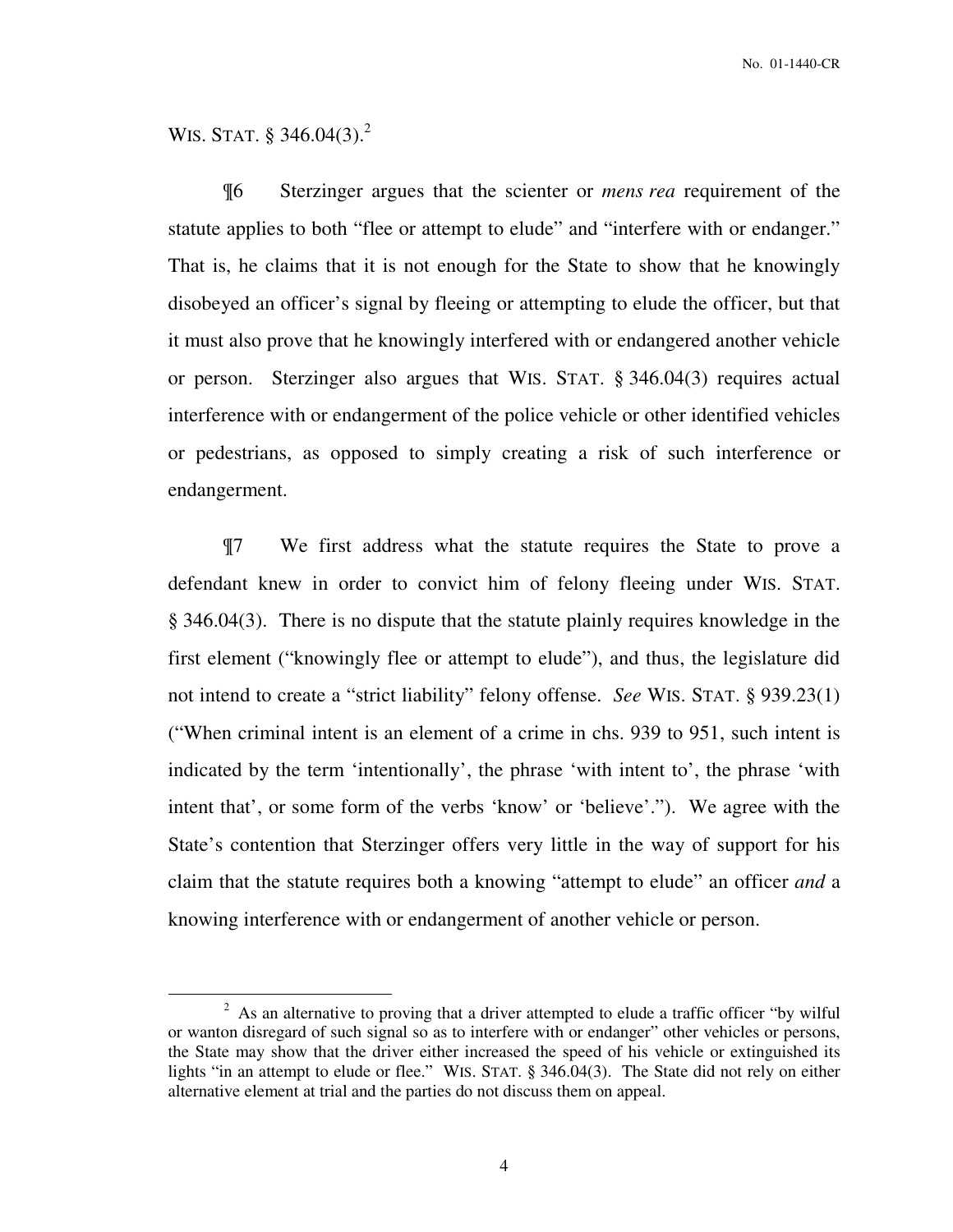¶8 Sterzinger's reliance on *State v. Olson*, 175 Wis. 2d 628, 498 N.W.2d 661 (1993) is misplaced. The supreme court noted in *Olson* that "'[t]o inflict substantial punishment on a person who is innocent of any intentional or negligent wrongdoing offends the sense of justice and is ineffective.'" *Id*. at 637 (quoting *State v. Collova*, 79 Wis. 2d 473, 486, 255 N.W.2d 581 (1977)). Because WIS. STAT. § 346.04(3) requires that a defendant knowingly flee in willful disregard of an officer's signal, the specter of imprisoning someone who was unaware that he or she engaged in unlawful conduct is simply not present. In short, *Olson* and *Collova* provide no support for a claim that in a multiple-element offense, knowledge or intent is required with respect to each element.

¶9 Tellingly, Sterzinger makes no argument that the phrasing or structure of the statutory language supports his interpretation, perhaps because it does not. For purposes of analysis, we separate the relevant language of WIS. STAT. § 346.04(3) into three parts, each expressing a distinct thought or idea:

- (1) No operator of a vehicle, after having received a visual or audible signal from a traffic officer, or marked police vehicle,
- (2) shall knowingly flee or attempt to elude any traffic officer,
- (3) by wilful or wanton disregard of such signal so as to interfere with or endanger the operation of the police vehicle, or the traffic officer or other vehicles or pedestrians.

The first segment requires that a vehicle be operated after receipt of a signal from an officer, which constitutes the first element of the offense. *See* WIS JI— CRIMINAL 2630. The second segment encompasses a knowing act (fleeing or attempting to elude the officer), which results in criminal liability under the statute if it is accompanied by one of three additional facts, the first of which is set forth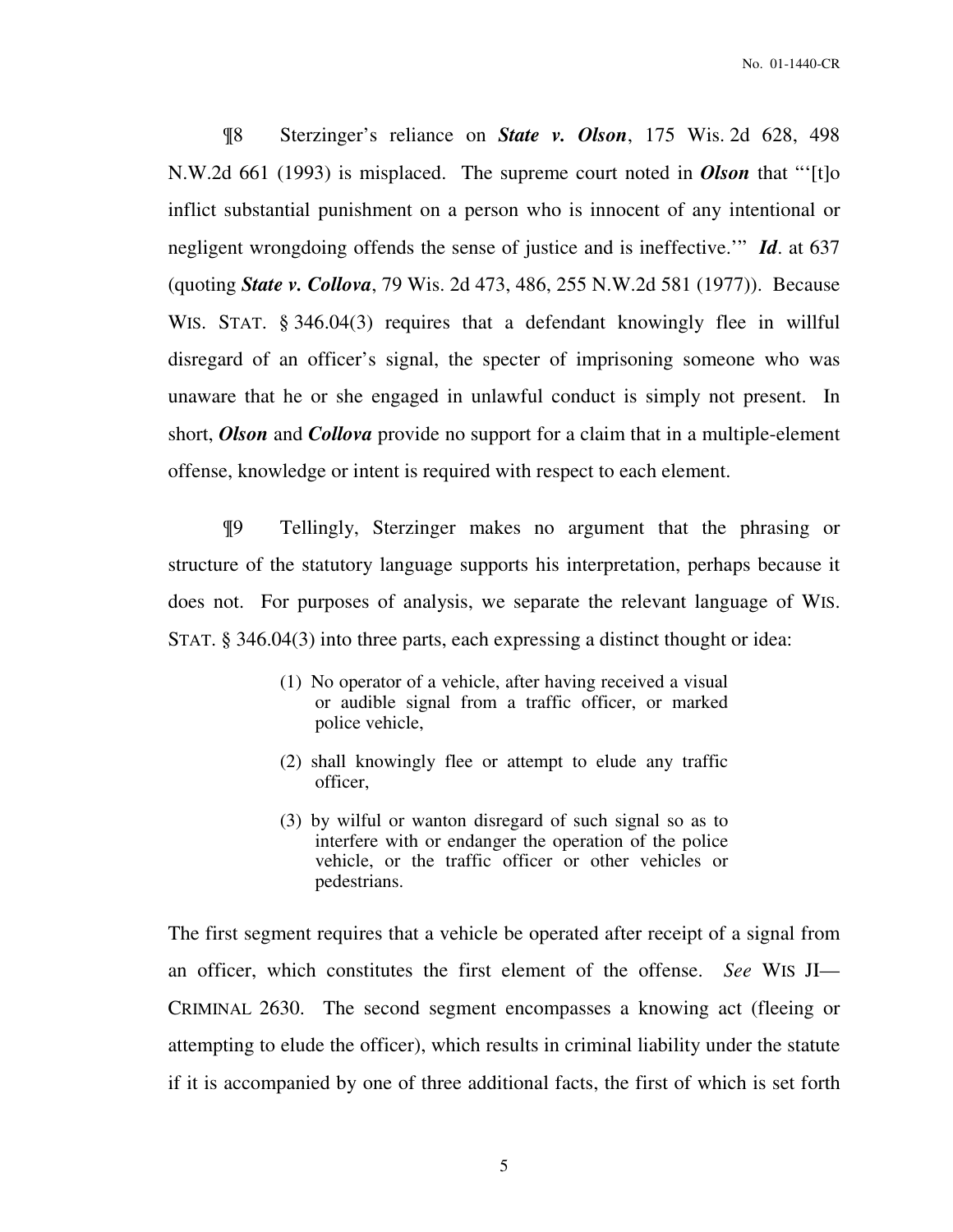in the third segment.<sup>3</sup> This segment expresses the requirement that the operator's "wilful … disregard" of the officer's signal be done in a manner "so as to interfere with or endanger" another vehicle or person.

¶10 Sterzinger claims that we must read the statute in such a way that the word "knowingly" performs double duty, i.e., that it not only modifies the immediately adjacent "flee or attempt to elude," which it plainly does, but that it also hovers above the intervening nineteen words and reinserts itself in the following location: "so as to [knowingly] interfere with or endanger." We agree with the State that this reading is strained and implausible, and we decline to adopt it. *See Trott v. DHFS*, 2001 WI App 68, ¶15, 242 Wis. 2d 397, 626 N.W.2d 48 (rejecting an interpretation of a rule as "not plausible in light of the regulation's plain language and framework"); *Maxey v. Racine Redevelopment Auth.*, 120 Wis. 2d 13, 20, 353 N.W.2d 812 (Ct. App. 1984) (noting that when construing statutes, courts will avoid "unrealistic and unreasonable" interpretations).

¶11 Our conclusion that "knowingly" in WIS. STAT. § 346.04(3) applies to only "flee or attempt to elude," and not to "interfere with or endanger," is consistent with the Criminal Jury Instruction Committee's reading of the statute. *See* WIS JI—CRIMINAL 2630. Our interpretation also finds support in *State v. Van Meter*, 72 Wis. 2d 754, 242 N.W.2d 206 (1976). We acknowledge that *Van Meter*  did not involve either the issue of scienter or any dispute over the proper interpretation of the statute. Nonetheless, in its analysis the court said this:

> The violated statute requires … that he knowingly fled or attempted to elude the traffic officer by wilful or wanton disregard of the signal**,** so as to interfere with or endanger

 $\overline{a}$ 

<sup>&</sup>lt;sup>3</sup> The two alternative facts are "increas[ing] the speed of the operator's vehicle" or "extinguish[ing] the lights of the vehicle" in an attempt to elude or flee. WIS. STAT. § 346.04(3). See footnote 2 above.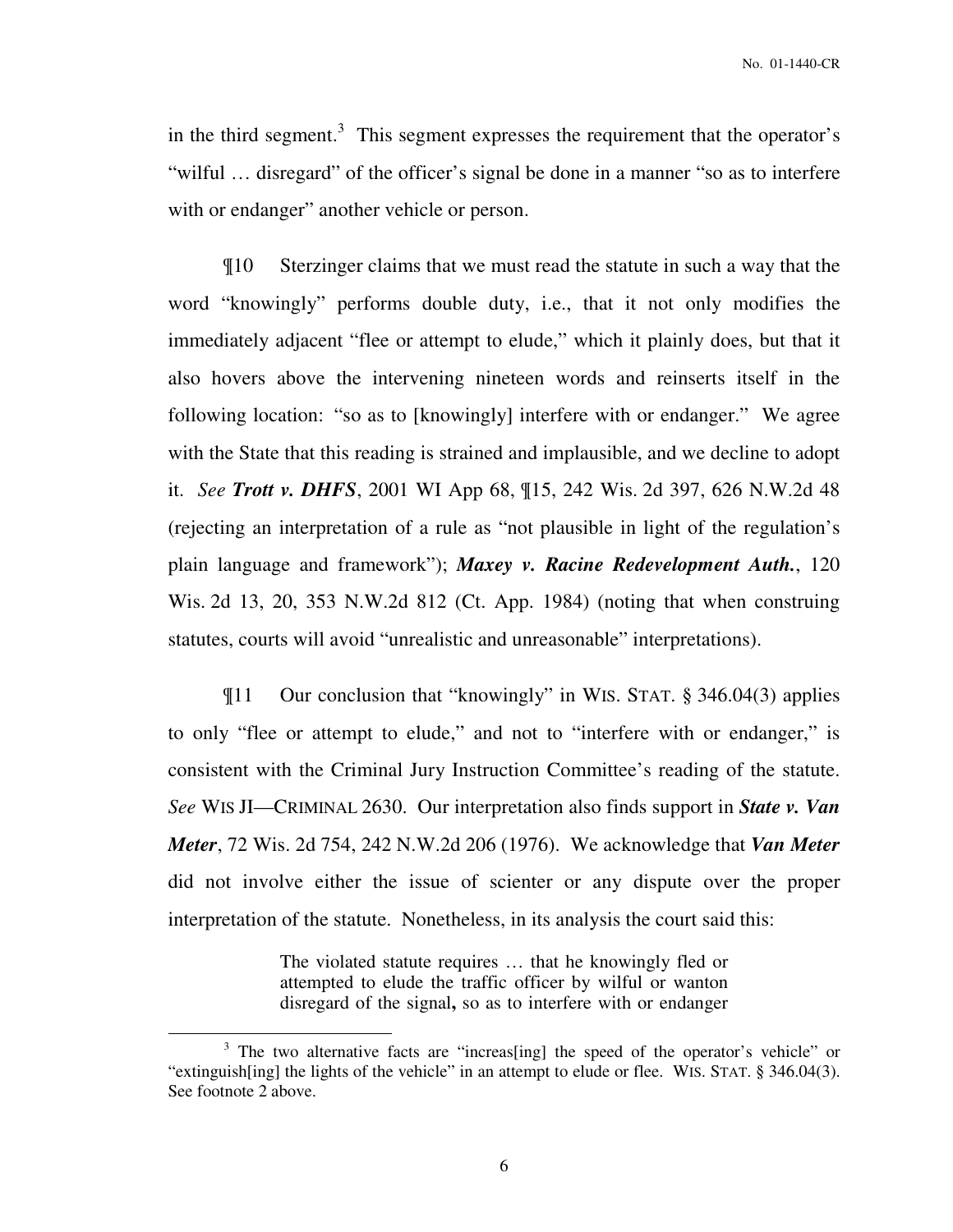the operation of the police vehicle, or the traffic officer or other vehicle or pedestrians.

*Id.* at 759. By placing a comma before "so as to interfere with or endanger," the supreme court indicated that it too reads the statute as confining "knowingly" to the act of fleeing.

¶12 Sterzinger next claims that the statute requires the State to prove that by fleeing in willful disregard of an officer's signal, a defendant *actually*  interfered with or endangered either the officer, his or her squad car, or some other, identifiable person or vehicle. The phrase "so as to" is not defined in WIS. STAT. § 346.04(3) or Wisconsin case law. A dictionary definition of the phrase "so as" is "with the result or purpose."<sup>4</sup> "Result" implies that an actual interference with or endangerment of others must occur, but "purpose" connotes an outcome that is intended or likely, but not necessarily certain, to occur.<sup>5</sup> We conclude therefore that the statute is ambiguous because reasonably well-informed persons could read it to require that the defendant's conduct actually interfere with or endanger other persons or vehicles, while others could conclude that conduct which creates a risk or likelihood of interference or endangerment is sufficient. *See Setagord*, 211 Wis. 2d at 406.

¶13 Because WIS. STAT. § 346.04(3) is ambiguous regarding whether other vehicles or persons must actually be interfered with or endangered, or whether an incident of fleeing need only be shown to create that likelihood, we may turn to extrinsic materials to assist us in ascertaining the legislature's intent. *Anderson v. City of Milwaukee*, 208 Wis. 2d 18, 25-26, 559 N.W.2d 563 (1997).

 $\overline{a}$ 

<sup>4</sup> THE RANDOM HOUSE DICTIONARY OF THE ENGLISH LANGUAGE 1809-10 (2d ed. 1987).

<sup>&</sup>lt;sup>5</sup> See *id*. at 1570, "purpose" means "an intended or desired result; end; aim; goal."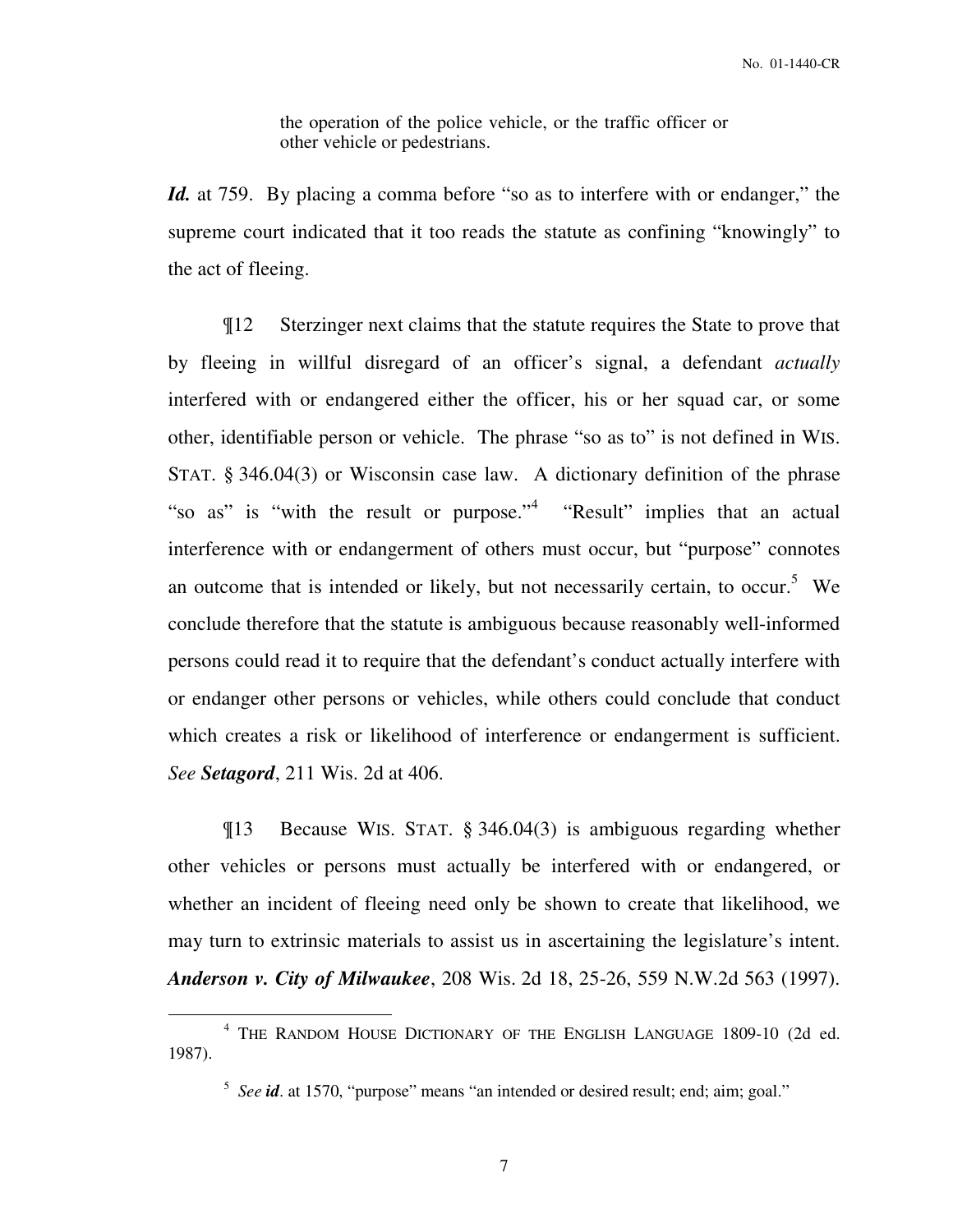Sterzinger points out that in several criminal statutes, where the legislature intends to penalize conduct that merely creates a risk of harm to others, it has said so expressly. *See, e.g.*, WIS. STAT. §§ 940.19(6); 941.10(2); 943.70(3)(b)4. We agree that the legislature could have more clearly stated its intent in WIS. STAT. § 346.04(3) by choosing language other than the ambiguous phrase "so as to." But, we conclude that its use of more precise language in other chapters does not necessarily mean that the legislature did not intend to penalize risk-creating conduct in § 346.04(3). We also conclude that it is more instructive to examine the legislature's use of "so as to" in other sections of WIS. STAT. ch. 346 ("Rules of the Road") rather than to base our interpretation on the legislature's use of different language in another chapter of the statutes.

¶14 The phrase "so as to" is found in several other sections of WIS. STAT. ch. 346, and unfortunately, these other traffic statutes could lend support to either interpretation. For example, under WIS. STAT. § 346.33(1) and (2), operators are prohibited, under certain circumstances, from turning a vehicle "so as to proceed in the opposite direction" on a highway. The use of the phrase in § 346.33 seems to plainly prohibit an actual result—proceeding in the opposite direction. It would make little sense to read these provisions as meaning operators may not turn their vehicles in such a way as to "create the risk or likelihood" that their vehicles will proceed in the opposite direction.

 $\P$ 15 On the other hand, WIS. STAT. § 346.505(2)(b) prohibits persons from parking or stopping their vehicles, "temporarily or otherwise," on "any portion of a street, highway or parking facility so as to obstruct, block or otherwise limit the use of" a space reserved for physically disabled persons. We conclude that in § 346.505 it would not make sense for the phrase to mean that an officer may not ticket an offending vehicle unless a disabled person is actually prevented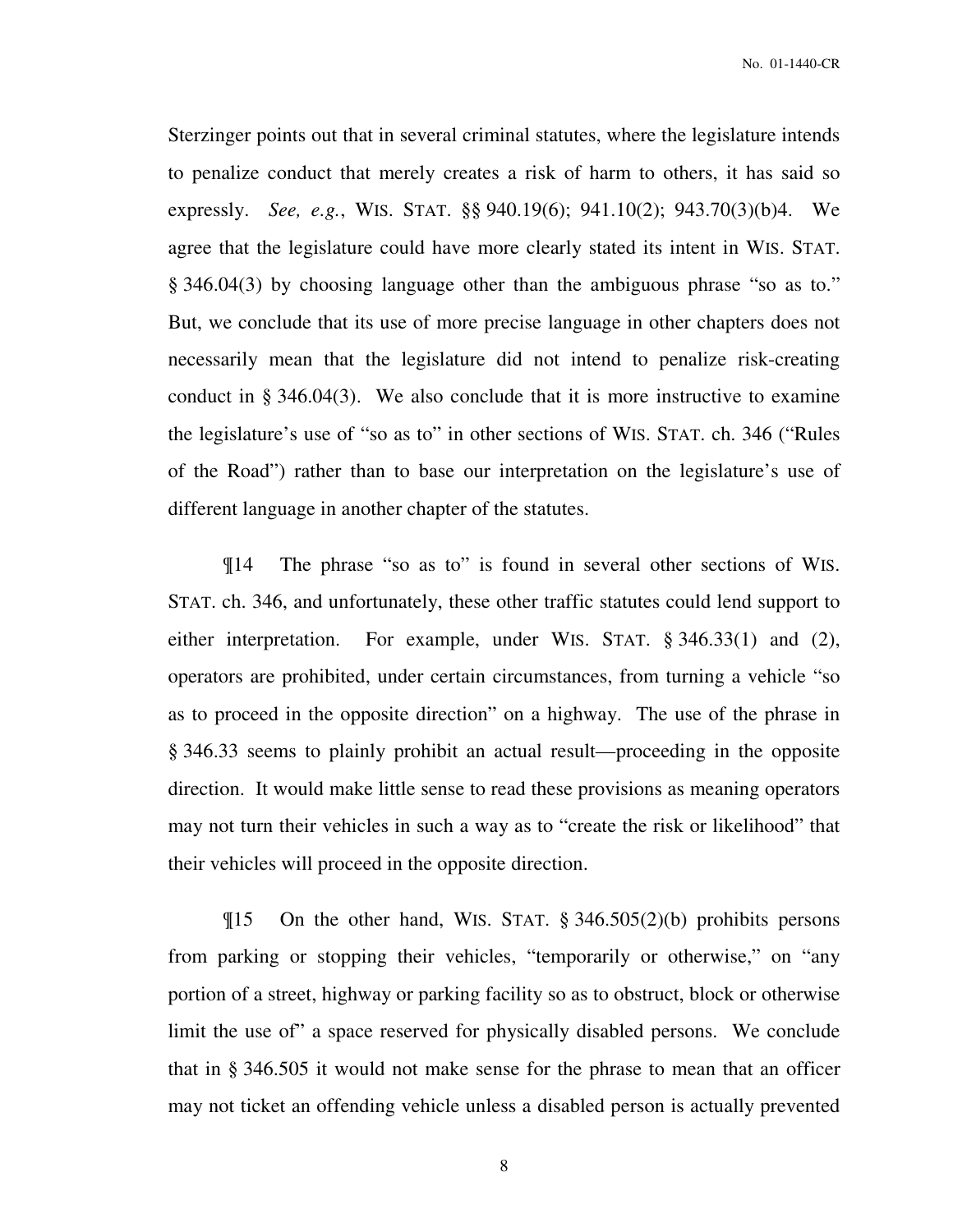from using the designated space. It is more reasonable to conclude that a violation occurs under § 346.505 when a vehicle is so situated that it creates a risk or likelihood that an eligible vehicle would be denied access to the space.

¶16 Thus, an examination of other Wisconsin traffic statutes employing the phrase "so as to" does not necessarily enlighten us as to what the legislature intended when it employed the phrase in WIS. STAT. § 346.04(3). Sterzinger urges us to apply the "rule of lenity," resolving any doubt or ambiguity in his favor by adopting his interpretation that in order to convict him the State must show that his fleeing actually interfered with or endangered an identifiable person or vehicle. We decline to do so because we agree with the State that Sterzinger's interpretation leads to an unreasonable result, one which the legislature could not have intended.<sup>6</sup> The rule of lenity (or of "strict construction" of penal statutes) is "not violated by taking the commonsense view of the statute as a whole and giving effect to the object of the legislature, if a reasonable construction of the words permits it.'" *State v. Kittilstad*, 231 Wis. 2d 245, 267, 603 N.W.2d 732 (1999) (citation omitted). That is the case here.

¶17 We conclude that the State's interpretation meets the test expressed in *Kittilstad*. That the legislature's purpose in creating WIS. STAT. § 346.04(3) was to penalize risk-creating behavior is demonstrated by the alternative factors that can render a fleeing episode criminal under the statute—increasing the speed of the vehicle, or extinguishing its lights, in an attempt to flee or elude. (*See* footnotes 2 and 3.) Neither of the latter alternatives require that another person or

 $\overline{a}$ 

 $6$  As the trial court noted in its decision, it is not reasonable to posit a legislative intent "to allow people to go flying down the road in disregard of stop signs or high rates of speed or whatever it might be, and then at the end of a chase for ten miles say, 'Gee, I happened to be lucky."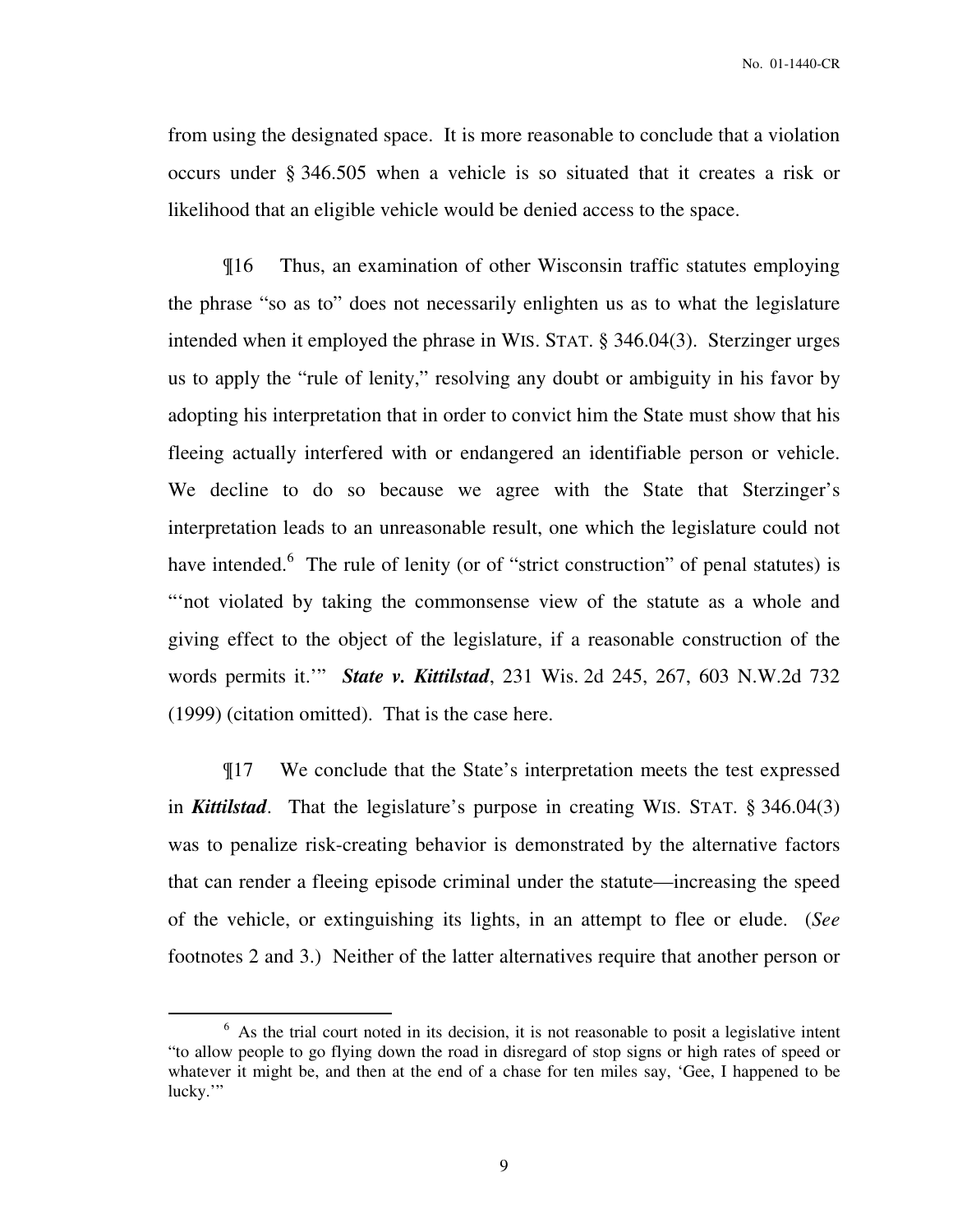vehicle be interfered with or endangered. Increasing a vehicle's speed or extinguishing its lights while fleeing or attempting to elude an officer present obvious and inherent safety risks which the legislature deemed sufficient for the imposition of criminal liability. It is reasonable, therefore, to infer that the legislature similarly intended to punish risk-creating behavior in the first, more general alternative, fleeing "so as to interfere with or endanger" other persons or vehicles.

¶18 Support for this conclusion is also to be found in the State of Wisconsin Criminal Penalties Study Committee Final Report, dated August 31, 1999, which gives the following explanation for the 1993 legislative amendment which upgraded the offense of fleeing an officer from a misdemeanor to a felony:

> Until 1994 an act of fleeing that did not result in injury or property damage was a misdemeanor offense. In that year the misdemeanor was elevated to a 2-year felony. Doubtless this occurred because some fleeing episodes, though not resulting in injury or property damage, nonetheless pose great threats to the safety of officers and others and thus deserve felony treatment.

*Criminal Penalties Study Committee Final Report*, Part II, D.4.d., at 57 (footnotes omitted). Although Sterzinger cites this passage in support of his claim that identifiable individuals must actually be threatened, we are persuaded otherwise. The committee's conclusion that the legislature's intent was to penalize conduct which "pose<sup>[d]</sup> great threats to the safety of officers and others" in fact supports the State's interpretation that a risk or likelihood that others might be endangered by the defendant's conduct is sufficient for a conviction.

¶19 We thus conclude that the trial court did not err in its interpretation of WIS. STAT. § 346.04(3), and accordingly, the instructions it gave the jury regarding the elements of the offense were not an erroneous statement of the law.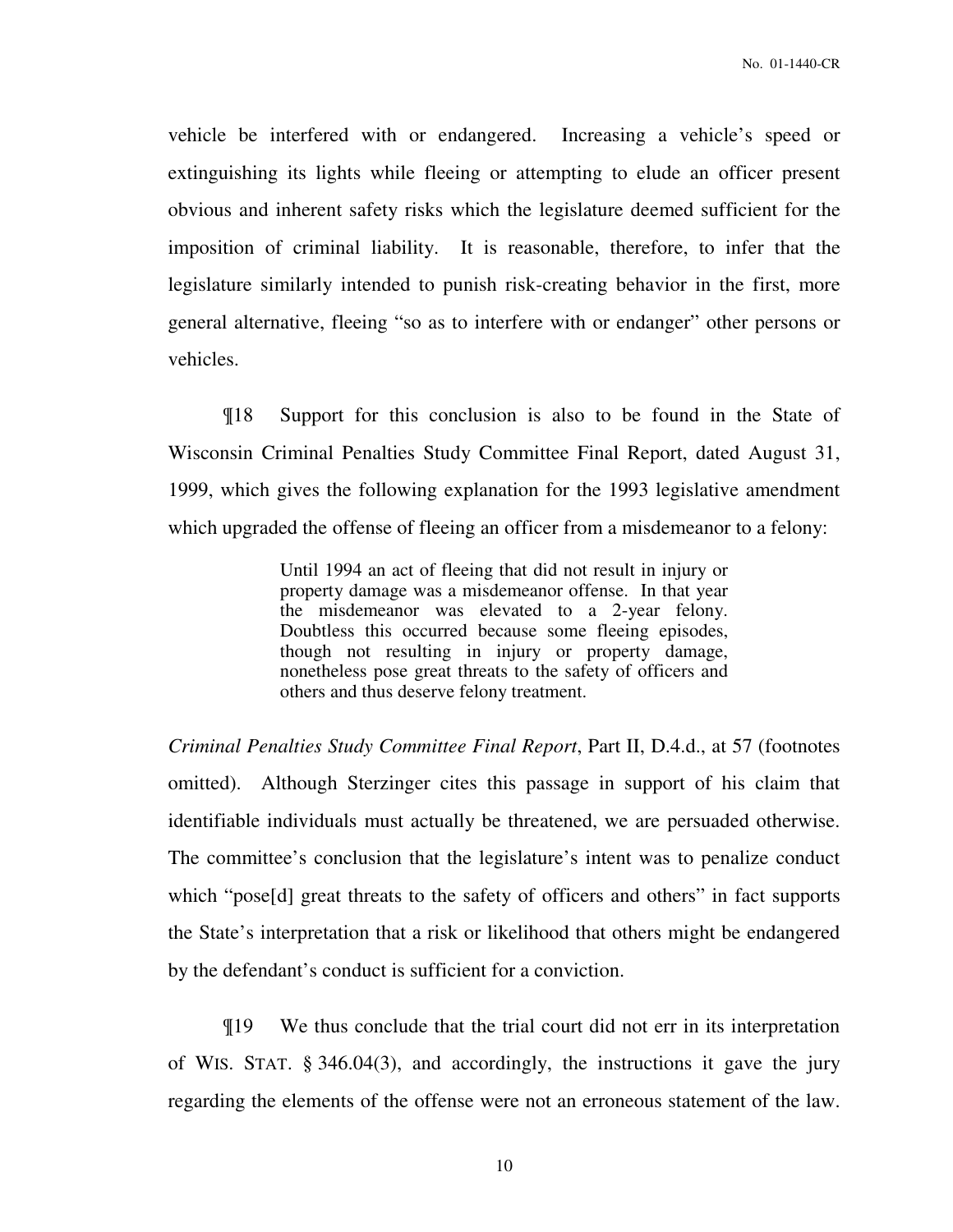There is no basis, therefore, for us to set aside the verdict, either on account of the failure of Sterzinger's counsel to object to the instructions or in the interest of justice. $<sup>7</sup>$ </sup>

¶20 Finally, Sterzinger claims that the State did not present sufficient evidence to sustain the jury's guilty verdict. We disagree. As we have discussed, the State was not required to show that Sterzinger actually interfered with or endangered other identifiable vehicles or persons, contrary to the premise on which Sterzinger's challenge to the sufficiency of the evidence rests. The arresting officer testified that Sterzinger rolled through two stop signs, and that he drove down the center of a two-lane gravel road while attempting to elude the officer. The officer also testified that a woman with a stroller took to a ditch, and an oncoming truck pulled over, as Sterzinger's truck and the officer's squad car approached and passed.

¶21 Sterzinger argues that, under WIS. STAT. § 346.19, the truck driver was required to pull over for the squad car because it was giving an audible signal, and that both the oncoming truck and the pedestrian were responding to the squad car's siren and lights, not to Sterzinger's operation of his vehicle. We emphasize again, however, that the presence or actions of specific vehicles and pedestrians are irrelevant to the State's case and its burden of proof. What the State needed to convince the jury of is that Sterzinger's actions in fleeing from the officer were

 $\overline{a}$ 

<sup>7</sup> The failure to object to the instructions precludes a claim of trial court error. *State v. Schumacher*, 144 Wis. 2d 388, 409, 424 N.W.2d 672 (1988). As the State concedes, however, we might grant Sterzinger relief if we were to conclude that his counsel rendered ineffective assistance by not objecting, or by way of our discretionary reversal authority under WIS. STAT. § 752.35. As we have discussed, the instructions were not erroneous so no further analysis under either claim is required.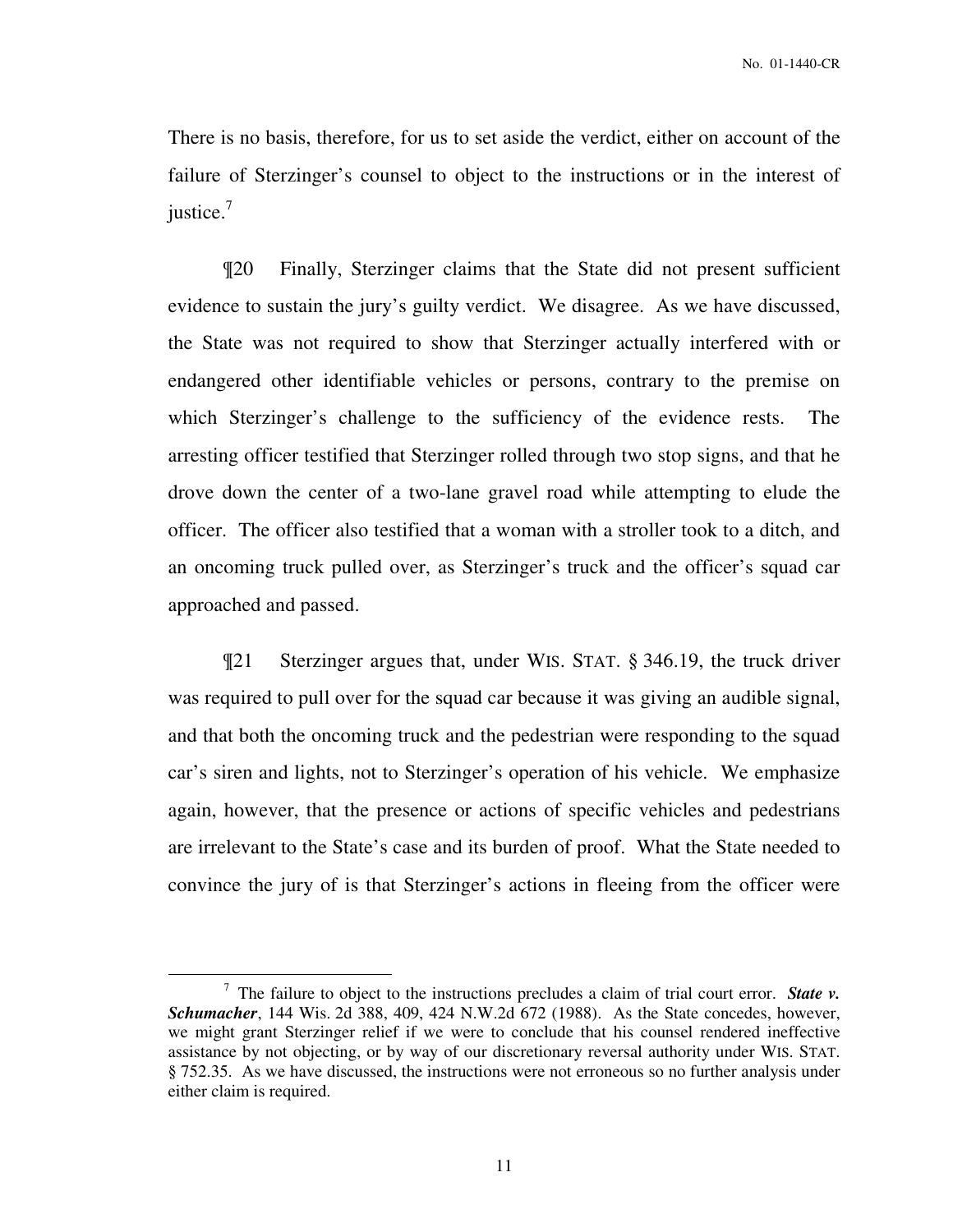likely to interfere with or endanger other persons or vehicles, including the officer and his squad car.

¶22 We conclude that the State presented sufficient evidence to satisfy its burden. The State presented testimony from which the jury could reasonably infer that Sterzinger knowingly fled from the officer, willfully disregarding signals from the officer's marked squad car, and in so doing, operated his vehicle in a manner likely to interfere with or endanger other vehicles or pedestrians. Moreover, the State produced evidence that at least one motorist and one pedestrian were likely endangered or interfered with, although proof of those facts was not required. We are satisfied that the testimony the State presented at trial meets the test set forth in *State v. Poellinger*, 153 Wis. 2d 493, 451 N.W.2d 752 (1990).

> [I]n reviewing the sufficiency of the evidence to support a conviction, an appellate court may not substitute its judgment for that of the trier of fact unless the evidence, viewed most favorably to the state and the conviction, is so lacking in probative value and force that no trier of fact, acting reasonably, could have found guilt beyond a reasonable doubt. If any possibility exists that the trier of fact could have drawn the appropriate inferences from the evidence adduced at trial to find the requisite guilt, an appellate court may not overturn a verdict even if it believes that the trier of fact should not have found guilt based on the evidence before it.

Id. at 507 (citations omitted).

¶23 We note in closing Sterzinger's concern that our conclusions effectively eliminate any distinction between the felony offense described in WIS. STAT. § 346.04(3) and the non-criminal, forfeiture offense set forth in subsection